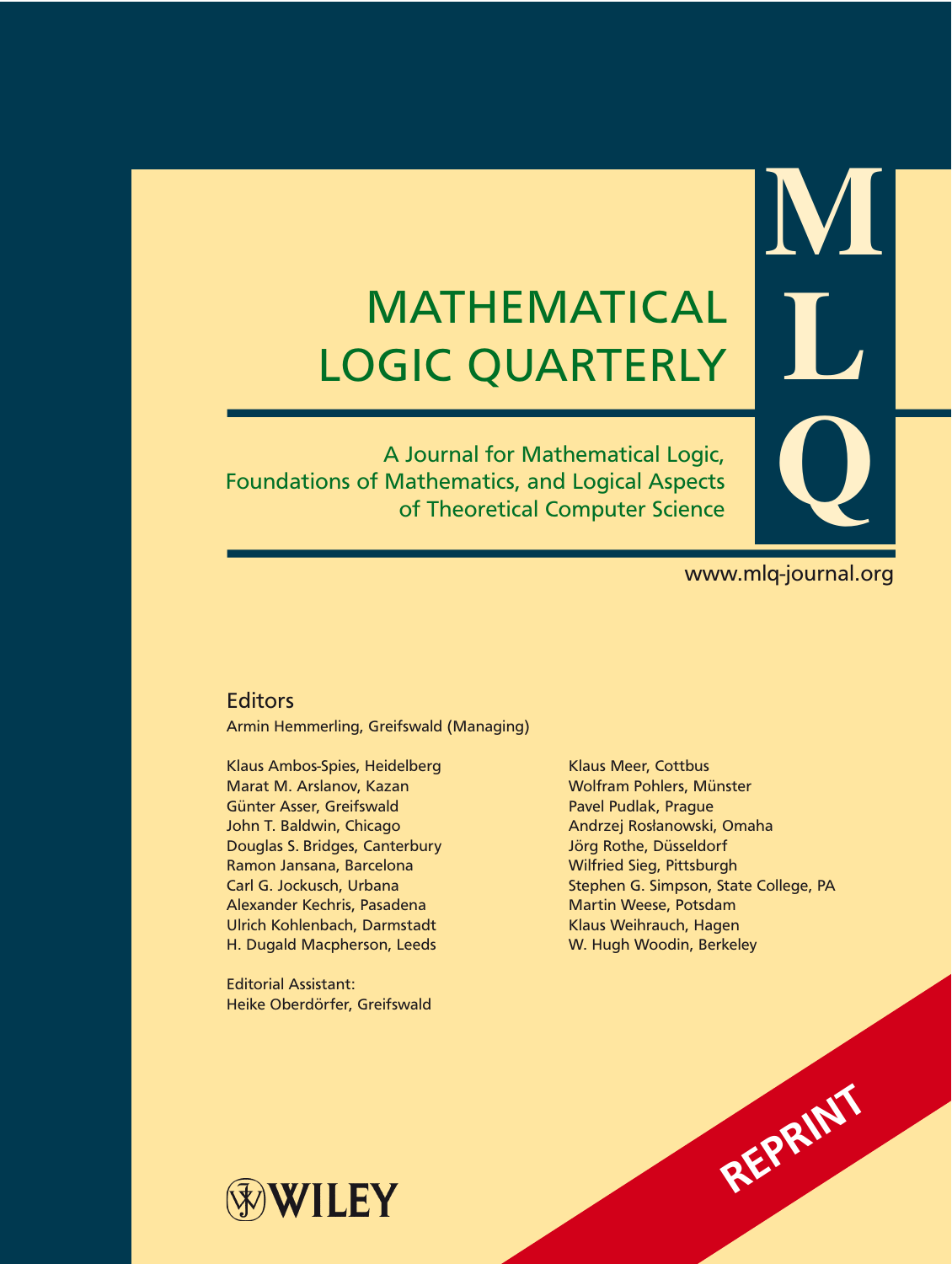# Substandard models of finite set theory

#### Laurence Kirby∗

Department of Mathematics, Baruch College, City University of New York, 1 Bernard Baruch Way, New York, NY10010, USA

Received 20 October 2009, accepted 5 March 2010 Published online 16 November 2011

Key words Finite set theory, hereditarily finite, adjunction, standard model, substandard model. MSC (2010) 03E20

A survey of the isomorphic submodels of  $V_{\omega}$ , the set of hereditarily finite sets. In the usual language of set theory,  $V_\omega$  has  $2^{N_0}$  isomorphic submodels. But other set-theoretic languages give different systems of submodels. For example, the language of adjunction allows only countably many isomorphic submodels of  $V_{\omega}$ .

c 2010 WILEY-VCH Verlag GmbH & Co. KGaA, Weinheim

## 1 Introduction

This is an area where two different usages of the word "standard" collide: in set theory and in models of arithmetic.<sup>1)</sup> The starting point is  $V_\omega$ , the set of hereditarily finite sets. Might this be designated *the* standard model of finite set theory? I have no need of an answer to that question here, so I don't dwell on it.

All other models considered here are *submodels* of  $V_\omega$ , in the model-theorist's sense,<sup>2)</sup> and are standard in the rather strong sense that they are isomorphic to  $V_\omega$ , although the exact meaning of *isomorphic* will have to be made precise. And there's the rub: what language are we talking? Both *submodel* and *isomorphic* are defined relative to a language.

Let S be a constant, function, or relation symbol, or a set of such symbols, and let  $\mathfrak{L}(S)$  be the first order language of equality augmented with S.

In principle, for any element of  $V_\omega$ , function from  $V_\omega^n$  to  $V_\omega$ , or relation on  $V_\omega^n$ , or set of such, there is a corresponding language with appropriate symbol(s). Assuming, that is, we have enough symbols. But in all cases I shall consider, the symbol(s) S will have a specified natural or conventional interpretation  $S^{V_\omega}$  on  $V_\omega$ , which will usually be denoted simply  $S$ .

As the most important example, the symbol  $\in$  is given its conventional interpretation as the restriction to  $V_\omega$  of the membership relation, in what is commonly called *the language of set theory*. This actually has two versions:  $\mathfrak{L}(\in)$  and  $\mathfrak{L}(0 \in)$  where 0 is the empty set.

There are other set-theoretic languages as well, notably  $\mathfrak{L}(\cdot)$ , the language of *adjunction*:  $[x; y] =_{df} x \cup \{y\}$ (see [7]).

For many purposes, the languages  $\mathfrak{L}(\in)$  and  $\mathfrak{L}(\in)$  are equivalent, just as 0 can be left in or out without any change in expressive power. Definitional expansions or circumlocutions can always be found.

But the systems of isomorphic submodels for these languages have very different properties. For example, we shall see that  $\langle V_\omega, \in \rangle$  has  $2^{\aleph_0}$  isomorphic submodels (Theorem 4.8) but  $\langle V_\omega, ; \rangle$  has only countably many (Theorem 3.2).

Instead of talking in terms of submodels, I shall use an equivalent formulation in terms of isomorphic embeddings of  $V_\omega$  into itself.

<sup>∗</sup> e-mail: laurence.kirby@baruch.cuny.edu

<sup>1)</sup> There is also the nonstandard analyst's usage, along (of course) with the underlying natural language usage.

<sup>2)</sup> E.g. Chang and Keisler [1].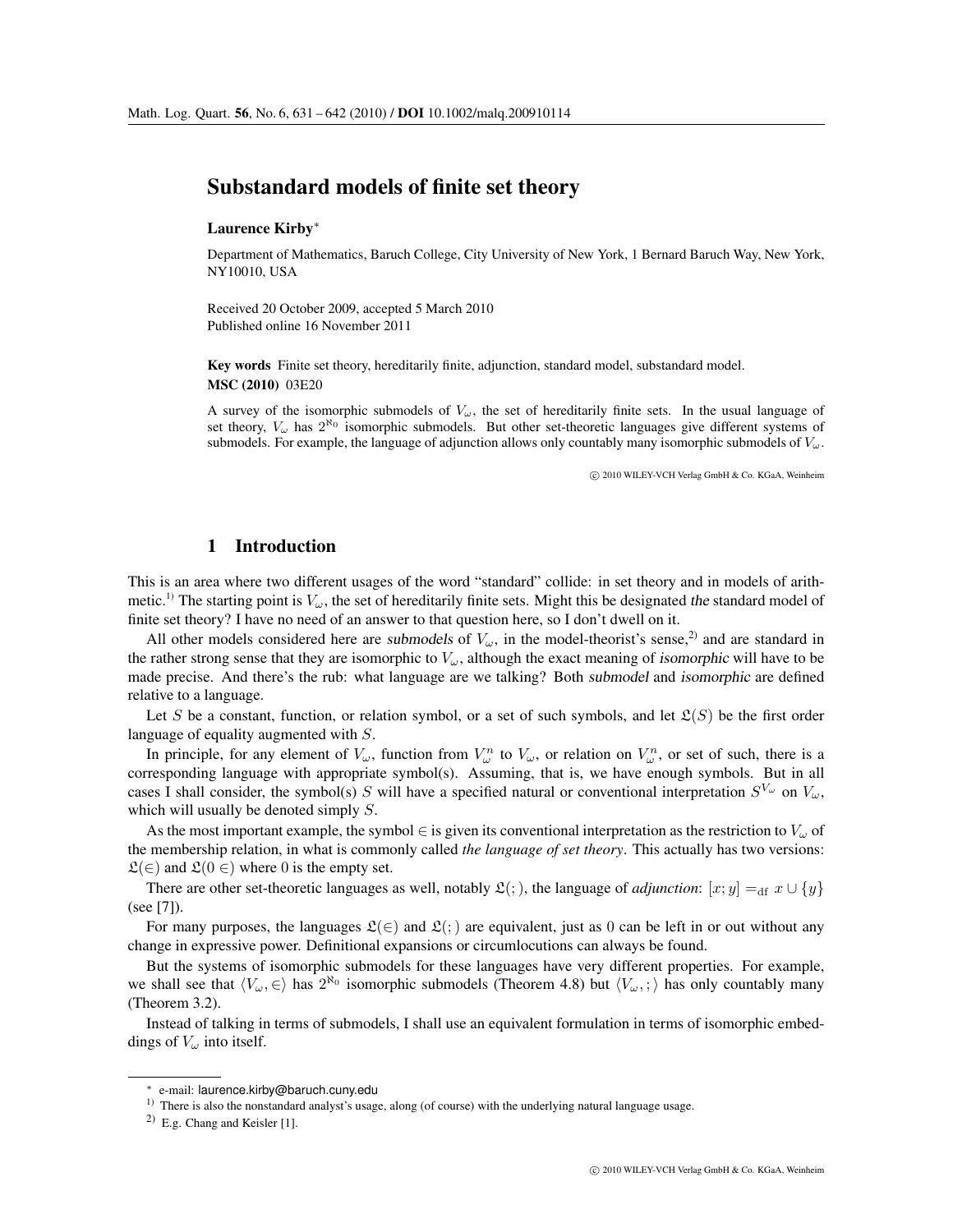**Definition 1.1** Let X, Y be subsets of  $V_\omega$ . Then  $f: X \stackrel{S}{\hookrightarrow} Y$  will mean that f is an isomorphic injection of  $\langle X, S \rangle$  into  $\langle Y, S \rangle$  in the language  $\mathfrak{L}(S)$ , where S is given (the restrictions to X and Y of) its natural or conventional interpretation on  $V_\omega$ .

Here, *isomorphic injection* means that f is one-to-one and is an isomorphism between  $\langle X, S \rangle$  and  $\langle f''X, S \rangle$ . I shall sometimes refer to  $f: X \stackrel{S}{\hookrightarrow} Y$  as an *S-embedding*, and if it is a bijection as an *S-isomorphism*.

In particular,  $f: X \stackrel{0}{\hookrightarrow} Y$  means that f is one-to-one and  $f(0) = 0$ , and  $f: X \hookrightarrow Y$  (so that the language is that of equality only) means simply that  $f$  is one-to-one. On the other hand, we need equality in the language even to express the notions of one-to-one and S-embedding.

Now I make precise how embeddings correspond to submodels.

**Definition 1.2** Let  $X, Y \subseteq V_\omega$ . X is an S-submodel of Y means:  $\langle X, S \rangle$  is an isomorphic submodel of  $\langle Y, S \rangle$ (in the language  $\mathfrak{L}(S)$ ).

*Isomorphic* here means that there exists an S-isomorphism between X and Y. Proposition 1.3 says that the S-submodels of  $V_\omega$  are just the images of S-embeddings of  $V_\omega$ :

**Proposition 1.3** If  $f: V_\omega \stackrel{S}{\hookrightarrow} V_\omega$ , then  $f''V_\omega$  is an S-submodel of  $V_\omega$  (a substandard model). Conversely, *suppose* M ⊆ V<sup>ω</sup> *is an* S*-submodel of* Vω*. Then there is an* S*-isomorphism* f : V<sup>ω</sup> −→ M *which also acts as an* S-embedding  $f: V_\omega \stackrel{S}{\hookrightarrow} V_\omega$  whose image is M.

Definitions such as the above can clearly be generalized to other domains beyond  $V_\omega$ , and many of the basic results on embeddings in this paper apply in a wider setting. Some of them (e.g. Theorem 3.2) also apply to models of  $\text{ZF}$ . But I shall stick inside  $V_\omega$  for simplicity, both of presentation and of assumptions, except for some further remarks on this topic at the end of Section 3.

Throughout, an important tool will be the arithmetic of sets [5]. This is introduced, along with some other basic notions and prerequisites, in Section 2.

Section 3 deals with the simpler case of  $\mathfrak{L}(\cdot)$ , before we turn to  $\mathfrak{L}(\in)$  in Section 4. This will give rise in Section 5 to a topological description of the ∈-embeddings as a closed subset of a space homeomorphic to the Baire space.

After brief sections discussing two other examples of set-theoretic languages, in Section 8 I give some basic general results on the effects of changing languages and apply them to various set-theoretic languages. Section 9 takes a glance at embeddings for arithmetical languages.

#### 2 Preliminaries

If R is a relation symbol, the property of being an R-embedding can be broken down:

**Definition 2.1** Let R be a relation and  $f : X \longrightarrow Y$ .

(i) *f preserves* R if and only if  $(\forall x_1 \cdots x_n \in X)$   $(R(x_1, \ldots, x_n) \Rightarrow R(f(x_1), \ldots, f(x_n))$ .

(ii) *f preserves*  $\neg R$  if and only if  $(\forall x_1 \cdots x_n \in X)$   $(R(f(x_1), \ldots, f(x_n)) \Rightarrow R(x_1, \ldots, x_n))$ .

We could treat  $\neg R$  as a new relation symbol for the complement of R. Thus

 $f: X \stackrel{R}{\hookrightarrow} Y$  if and only if f is one-to-one and f preserves both R and  $\neg R$ .

In the case where R is the membership relation  $\in$ , the clause "f is one-to-one" can be dropped because, by extensionality:

**Lemma 2.2** *If f preserves both* ∈ *and*  $\notin$ *, then f is one-to-one.* 

Proof. If 
$$
x \neq y
$$
, say  $(z \in x \land z \notin y)$ , then  $(f(z) \in f(x) \land f(z) \notin f(y))$ .

In fact if  $f: V_\omega \stackrel{R}{\hookrightarrow} V_\omega$ , then f preserves any relation built from R by Boolean combination. These observations will be extended in Section 8.

A function  $f: V_\omega \longrightarrow V_\omega$  is defined  $\in$ *-inductively* when  $f(x)$  is defined in terms of  $f''x$ . f is defined *;-inductively* if  $f([x, y])$  is defined in terms of  $f(x)$  and  $f(y)$ , and  $f(0)$  is given.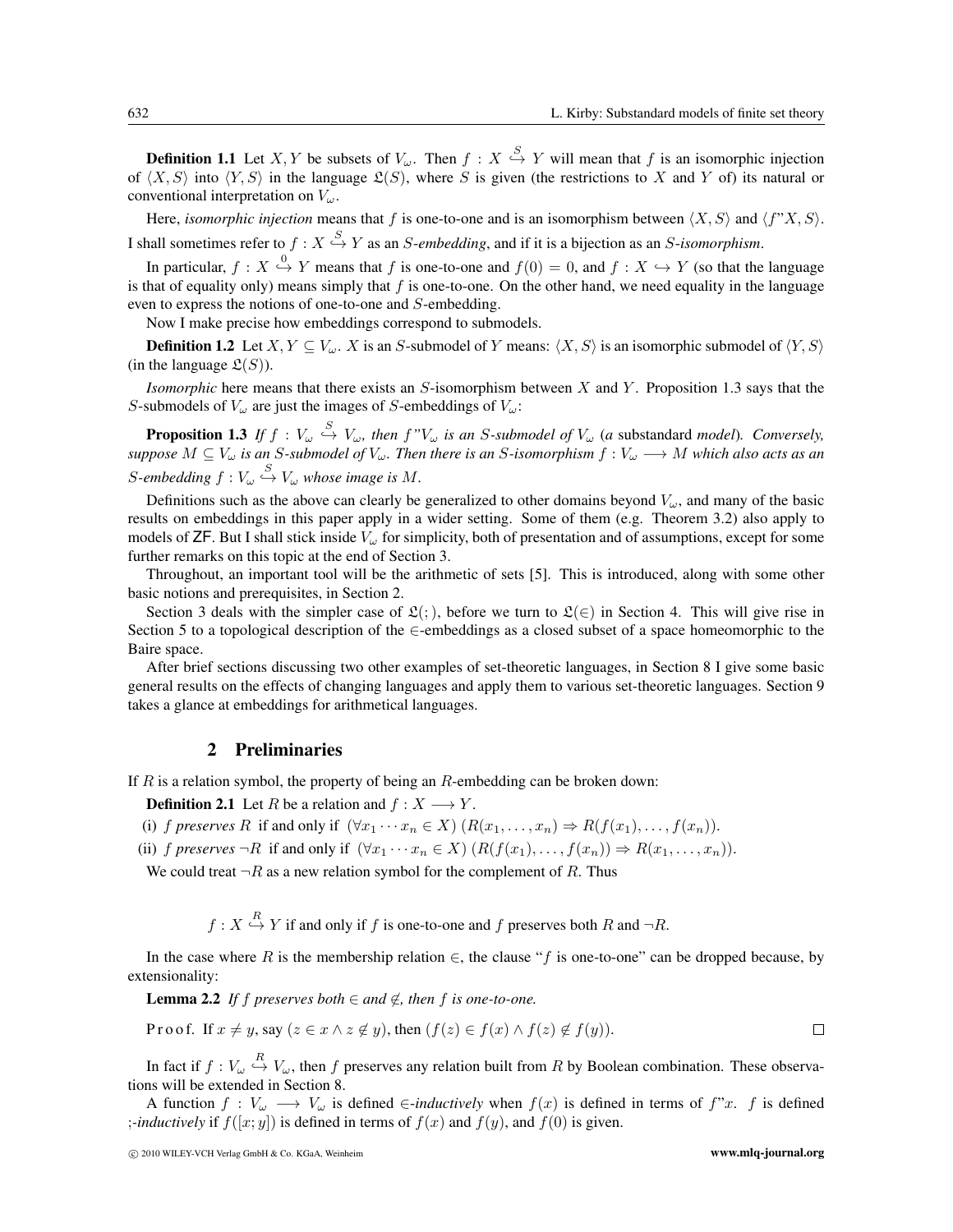We are not concerned with theories here, therefore nor with provability. In the background, of course, is a metatheory, consisting of enough set theory to define  $V_\omega$  and establish its properties, including the definitions  $V_0 = 0, V_{n+1} = PV_n, V_\omega = \bigcup_{n \in \omega} V_n$ , where P is the power set operator.

I next introduce some other languages. They fall into two groups. First, some other *set-theoretic* languages, based on elementary set operators and relations. They are mostly weaker in expressive power than ∈ and adjunction. They include ⊂, which will be the subject of Section 7, and ∪ and ∩, for which see Section 8.

Following Flavio Previale [8], I use  $x < y$  to denote  $x \in TC(y)$ , where  $TC(y)$  is the transitive closure of y. I take a look at <-embeddings in Section 6.

Notice that  $\epsilon$ ,  $\epsilon$  and  $\epsilon$  are all extensions of the usual order relation  $\epsilon$  on  $\omega$  to  $V_{\omega}$ . The corresponding embeddings turn out to differ.

The second group of languages to consider are *arithmetical*. In Section 9 I shall look briefly at embeddings for languages based on ordinal addition and multiplication of sets [5]. These operations, originally due to Alfred Tarski and Dana Scott respectively, generalize the usual ordinal operations to all sets, although here we are restricting them to  $V_{\omega}$ . Even before we consider arithmetical languages in Section 9, addition and multiplication will be used to characterize and provide examples of embeddings: in Section 3 addition will allow a simple characterization of the ;-embeddings. For now I give some definitions and basic properties of addition and multiplication, together with two auxiliary notions  $\leq$  and  $\lambda_a$  from [5] which I shall call upon.

**Definition 2.3** Define,  $∈$ -inductively in the first two cases:

$$
a + b = a \cup \{a + x \mid x \in b\}.
$$
  
\n
$$
a \cdot b = \{a \cdot q + r \mid q \in b \land r \in a\}.
$$
  
\n
$$
\lambda_a(b) = \{a + x \mid x \in b\}.
$$
  
\n
$$
a \leq b \Leftrightarrow \exists x(a + x = b).
$$

Here are some results on arithmetic of sets from  $[5]$ <sup>3)</sup>

#### Theorem 2.4

(i) *Addition and multiplication on* V<sup>ω</sup> *are associative, noncommutative operations that left-distribute, i.e.,*  $a \cdot (b + c) = a \cdot b + a \cdot c$ , and left-cancel, i.e.,  $a + b = a + c$  implies  $b = c$ , and similarly for  $\cdot$  if  $a \neq 0$ .

(ii) *Each non-empty*  $a \in V_\omega$  *can be uniquely written as a sum*  $a_1 + \cdots + a_n$ *, where the*  $a_i$  *are additively irreducible, i.e.,*  $a_i \neq 0$  *and*  $a_i = x + y$  *implies*  $x = 0$  *or*  $y = 0$ *.* 

(iii)  $a + c = b + d$  *implies*  $a \triangleleft b$  *or*  $b \triangleleft a$ *.* 

(iv)  $TC(a) \cap \lambda_a(b) = 0$ . Thus  $a + b$  is the disjoint union of a and  $\lambda_a(b)$ .

I shall have occasion to quote other results from [5] about the algebraic properties of  $+$  and  $\cdot$ .

 $\triangleleft$  provides a fourth extension to  $V_{\omega}$  of the order relation on  $\omega$ .

In general, questions about embeddings of  $V_\omega$  can be regarded as analogues of the same questions asked about embeddings of  $\omega$ . Thus, it is easy to establish that  $\omega$  has only countably many s-embeddings, where s is the successor function, but that  $\omega$  has  $2^{\aleph_0}$  ∈-embeddings, i.e., order-preserving embeddings. So these properties of  $\omega$ transfer to  $V_\omega$ , if we consider adjunction as an analogue of successor. But not all properties of embeddings on  $\omega$ transfer in this way, for instance  $\omega$  has only countably many +-embeddings, whereas  $V_\omega$  has  $2^{\aleph_0}$  (Section 9).

#### 3 Adjunction

The ;-embeddings  $f: V_\omega \stackrel{i}{\hookrightarrow} V_\omega$  can be simply characterized using addition of sets.

**Definition 3.1** For  $a \in V_\omega$ , define  $a_+ : V_\omega \longrightarrow V_\omega$  by  $a_+(x) = a + x$ . **Theorem 3.2** *Suppose*  $f: V_\omega \longrightarrow V_\omega$ *. Then* 

 $f: V_{\omega} \stackrel{i}{\hookrightarrow} V_{\omega}$  *iff*  $(\exists a \in V_{\omega}) (f = a_{+}).$ 

<sup>&</sup>lt;sup>3)</sup> In [5] I erroneously stated that some of these results were provable from  $ZF\{\text{Inf}\}$ . In fact they also need the axiom of transitive containment: see [3]. In the present paper I am concerned in any case with truth in  $V_\omega$ , not provability.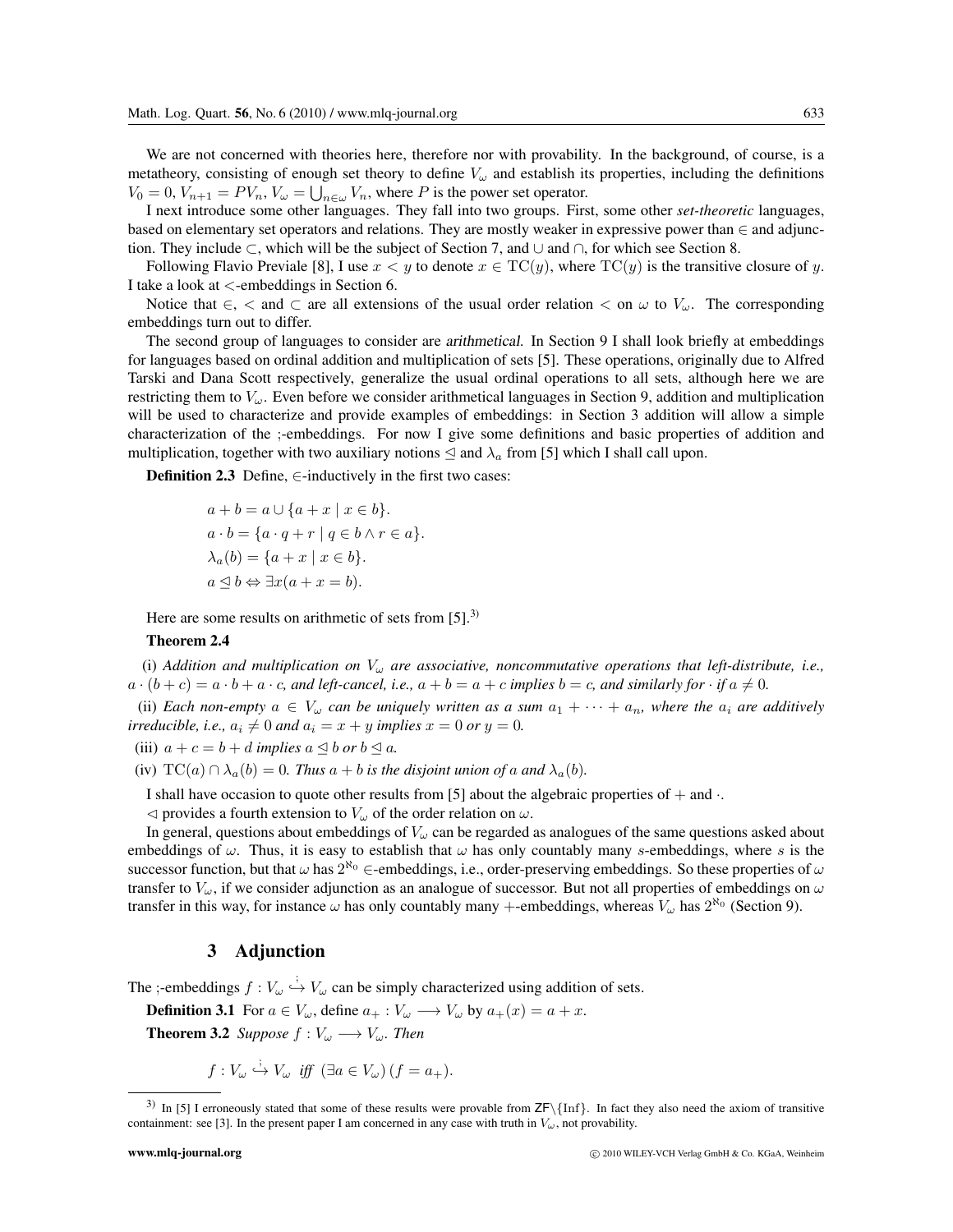P r o o f.  $a_+ : V_\omega \stackrel{i}{\hookrightarrow} V_\omega$  follows from two simple results in [5]. <sup>4)</sup> Namely, left cancellation of addition says that  $a_+$  is one-to-one. And  $a + [x; y] = [(a + x); (a + y)]$  tells us that  $a_+([x; y]) = [a_+(x); a_+(y)]$ . (In [6] this latter idea is used as an ;-inductive definition of addition on  $V_\omega$ .).

Conversely, suppose  $f: V_\omega \stackrel{i}{\hookrightarrow} V_\omega$ . Let  $a = f(0)$ . Then  $f(x) = a + x$  can be shown by a simple ;-induction on  $x$ .  $\Box$ 

#### Corollary 3.3

(i) The set of *;-embeddings of*  $V_{\omega}$  *into itself is countable.* 

(ii) The only  $f: V_\omega \stackrel{0}{\hookrightarrow} V_\omega$  is the identity function  $0_+$ .

Statement (ii) shows a difference between the languages  $\mathfrak{L}(\cdot)$  and  $\mathfrak{L}(0;)$ .

**Proposition 3.4** If  $f: V_\omega \stackrel{\vdots}{\hookrightarrow} V_\omega$ , then  $f: V_\omega \stackrel{\in}{\hookrightarrow} V_\omega$ .

P r o o f. This has a simple direct proof because  $x \in y$  if and only if  $[y; x] = y$ . But bearing in mind 3.2 we can cite [5, 3.4] which says that  $a + x \in a + y \leftrightarrow x \in y$ .  $\Box$ 

In 8.5, a more general proposition will be given. In Section 4 we'll see that the converse of 3.4 is false. However it's true for isomorphisms, since the identity function is the only  $\in$ -automorphism of  $V_\omega$ , and hence (by 3.4) its only ;-automorphism, because an  $\in$ -minimal set moved by  $f: V_\omega \overset{\leftarrow}{\hookrightarrow} V_\omega$  cannot be in the image of f.

Similarly, for any  $\langle M, E \rangle$  (not necessarily a submodel of  $V_\omega$ ) which is isomorphic to  $\langle V_\omega, \in \rangle$ , the isomorphism (call it F) is unique. If we wish to add 0 to the language, there is a (unique) suitable candidate for  $0^M$ . And F induces an adjunction ;<sup>M</sup> which is also unique and is definable in  $\langle M, E \rangle$  in such a way<sup>5)</sup> that

– F is also an isomorphism in  $\mathfrak{L}(0;)$ , and

− it can be expressed as  $t^M \longmapsto t^{V_\omega}$  for each term t of  $\mathfrak{L}(0; h^0)$ .

Generalizing the models-of-arithmetic sense of "standard", say that  $\langle M, S^M \rangle$  is S-standard if and only if it is isomorphic to  $\langle V_\omega, S \rangle$ . Then the above remarks show that a model is ∈-standard if and only if it is ;-standard, or more precisely that each of these types of model can be converted into the other by the obvious definitional expansions. Furthermore, our results about  $\in$ -submodels of  $V_\omega$  apply to the  $\in$ -submodels of any  $\in$ -standard model.

On the other hand, by restricting attention to submodels of  $V_\omega$  at the start, we have simplified our ontological commitments and therefore some definitions and arguments.

#### 4 ∈-embeddings

Arithmetic of sets provides some further natural examples of ∈-embeddings:

**Proposition 4.1** Let  $a, b \in V_\omega$  and define  $f(x) = a + b \cdot x$ . Then  $f: V_\omega \stackrel{\leftarrow}{\hookrightarrow} V_\omega$  if and only if  $0 \in b$ .<sup>7)</sup>

P r o o f.  $a_+$  is dealt with in Section 3, and [5, 4.13] says that  $x \mapsto b \cdot x$  is an ∈-embedding if and only if  $0 \in b$ .  $\Box$ 

In particular, when  $0 \in b \neq 1$  this f is an  $\in$ -embedding which is not an ;-embedding. In fact we shall see that there are  $2^{\aleph_0}$  ∈-embeddings. First we shall provide in 4.2 and 4.4 a characterization of ∈-embeddings.

**Lemma 4.2** Let x be transitive and  $f: x \hookrightarrow y$ . Then

f preserves 
$$
\in
$$
 iff  $(\forall u \in x)(f(u) \supseteq f"u)$ .

P r o o f.  $f''u \subset f(u)$  is equivalent to  $(\forall v \in u)$  ( $f(v) \in f(u)$ ).

**Definition 4.3** If f is a function, define  $f_-(u) =$ <sub>df</sub>  $f(u) \setminus f''u$ . (This will be of interest when  $f(u) \supseteq f''u$  so that  $f(u)$  is the disjoint union of  $f''u$  and  $f_-(u)$ .)

<sup>4) [5, 3.4(</sup>ii) and 3.2(iii)].

<sup>5)</sup> This is put differently in Section 8.

<sup>6)</sup> See [6] for a syntactic equivalent.

<sup>7)</sup> Narciso Garcia [2] gives what amounts to part of this result, viz. that if  $0 \in b$ , then f preserves  $\in$ .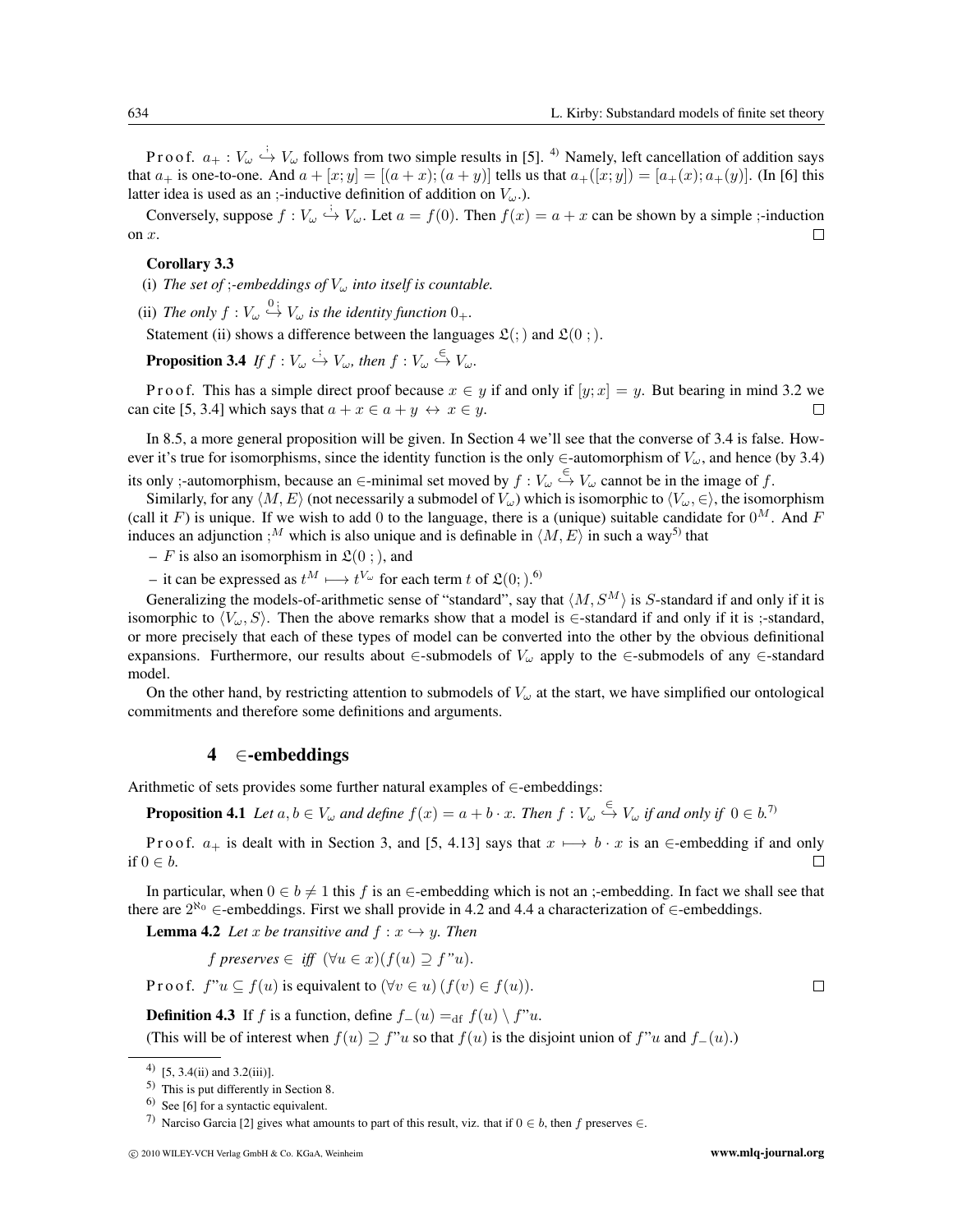**Lemma 4.4** Let x be transitive and  $f: x \hookrightarrow y$ . Then

 $f$  *preserves*  $\notin$  *iff*  $(\forall u \in x)$   $(f_-(u) \cap f"x = 0)$ .

P r o o f. Suppose that f preserves  $\notin$  but the right side is false: for some  $u \in x$  there is an element w in  $f_-(u) \cap f''x$ , say  $w = f(v)$ ,  $v \in x$ . Then  $f(v) \in f(u)$  and hence  $v \in u$ . It follows that  $w \in f''u$ , contradicting  $w \in f_-(u)$ .

Now suppose the right side true: for  $u, v \in x$ ,  $f(v) \notin f_-(u)$ . Let  $u, v$  be such that  $f(v) \in f(u)$ . I shall show that  $v \in u$ . Since  $f(v) \notin f_-(u)$ , it follows that  $f(v) \in f''u$ : say  $f(v) = f(w)$  with  $w \in u$ . Since x is transitive,  $w \in \mathcal{x}$ . Since f is one-to-one,  $v = w$ , and so  $v \in \mathcal{u}$ .

Moving towards a construction for  $\in$ -embeddings, I first note a simple fact:

**Lemma 4.5** *Let* x *be transitive. Then* [x; y] *is transitive if and only if*  $y \subseteq x$ .

**Definition 4.6** y is an *external subset* of x if  $y \subseteq x$  and  $y \notin x$ .

The next lemma is a tool for building  $\in$ -embeddings.

**Lemma 4.7** Suppose  $f: x \stackrel{\in}{\to} V_\omega$ , where x is a transitive subset of  $V_\omega$ . Let y be an external subset of x and *let* z *be any element of*  $V_\omega$  *such that* 

(a)  $z \cap f''x = 0$ , and (b)  $f''y \cup z \notin \bigcup_{u \in x} f_-(u)$ .

*Then*  $f \cup \langle y, f''y \cup z \rangle : [x, y] \stackrel{\in}{\hookrightarrow} V_\omega$ , i.e., we can extend f to an ∈-embedding with domain  $[x, y]$  by assigning  $f_-(y) = z$  *and*  $f(y) = f''y \cup z$ *.* 

P r o o f. To show that the extended f is still one-to-one, suppose that  $f(y) = f(u)$  for some  $u \in \mathcal{x}$ . Then, by assumption (a),  $f''y = f(y) \cap f''x = f(u) \cap f''x = f''u$ , where the last equality uses 4.2 and 4.4 applied to the original f. But u and y are both subsets of x and f is one-to-one on x, so  $f''y = f''u$  implies  $y = u$ , contradicting the assumption that  $y$  is an external subset of  $x$ .

The extended f preserves  $\in$  because the original does and  $f(y) \supseteq f''y$ . It remains to verify that the extended f preserves  $\notin$ , i.e.,  $(\forall u \in [x, y])(f_{-}(u) \cap f'[x, y] = 0)$ . For  $u \in x$  this follows from 4.2 and our assumption (b) which guarantees that  $f(y) \notin f_-(u)$ . For  $u = y$  use (a) and the fact that  $f(y) \notin f_-(y)$  since  $f_-(y) \subseteq f(y)$ .

**Theorem 4.8** If  $f: x_0 \stackrel{\leftarrow}{\hookrightarrow} V_\omega$ , where  $x_0 \in V_\omega$  is transitive, there are  $2^{\aleph_0} \in$ -embeddings  $f^*: V_\omega \stackrel{\leftarrow}{\hookrightarrow} V_\omega$  such *that*  $f^* \supset f$ .

P r o o f. In [6, Section 3] there is defined an enumeration  $\{s_n \mid n \in \omega\}$  of  $V_\omega$  such that  $s_0 = 0$  and for every n,  $s_{n+1} \subseteq \{s_0,\ldots,s_n\}$ , and hence (see 4.5) each  $\{s_0,\ldots,s_n\}$  is transitive. Another way to build an enumeration with the same property is by listing, in any order, all elements of  $V_{n+1} \setminus V_n$  before moving on to  $V_{n+2} \setminus V_{n+1}$ .

Now given  $f: x_0 \stackrel{\leftarrow}{\hookrightarrow} V_\omega$  delete all elements of  $x_0$  from such an enumeration to obtain an ordering  $\{s_n | n \in \omega\}$ of  $V_\omega \setminus x_0$  such that, if  $x_n = x_0 \cup \{s_0, \ldots, s_{n-1}\}\$ , then each  $x_n$  is transitive and  $s_n$  is an external subset of  $x_n$ . Suppose we have already extended f to  $f: x_n \stackrel{\in}{\hookrightarrow} V_\omega$ . We can apply 4.7 with  $x = x_n$  and  $y = s_n$ . Since x is finite, so are f"x and  $\bigcup_{u \in x} f_-(u)$ , and therefore there are infinitely many  $z \in V_\omega$  satisfying (a) and (b) of 4.7. (For example z could be  $\{v\}$ , where v is any element of  $V_\omega$  with rank greater than the rank of  $f''x$ .) Hence there are infinitely many extensions of f to  $f: x_{n+1} \stackrel{\in}{\hookrightarrow} V_\omega$ . Thus the set of extensions of f to  $\in$ -embeddings with domains  $x_n$  form an infinitely branching tree, and the union of any infinite branch of this tree is an ∈-embedding from  $V_{\omega}$  to  $V_{\omega}$ .

In particular, there are  $2^{\aleph_0} f : V_\omega \stackrel{0 \in}{\to} V_\omega$ , and for any  $a \in V_\omega$  there are  $2^{\aleph_0} \in$ -embeddings  $f : V_\omega \stackrel{\in}{\hookrightarrow} V_\omega$  such that  $f(0) = a$ .

**Theorem 4.9** If  $f: \omega \longrightarrow \omega$  is strictly increasing, then f has  $2^{\aleph_0}$  extensions to  $\in$ -embeddings  $f^*: V_\omega \stackrel{\leftarrow}{\hookrightarrow} V_\omega$ *such that*  $f^* \supset f$ .

P r o o f. In the same vein as 4.8 we can fix an enumeration of  $V_\omega \setminus \omega$  and check that there are infinitely many z satisfying conditions (a) and (b) of 4.7 when  $x = \omega \cup a$  and a is finite. For example z could be  $\{\{n\}\}\$ for any sufficiently large  $n \in \omega$ .  $\Box$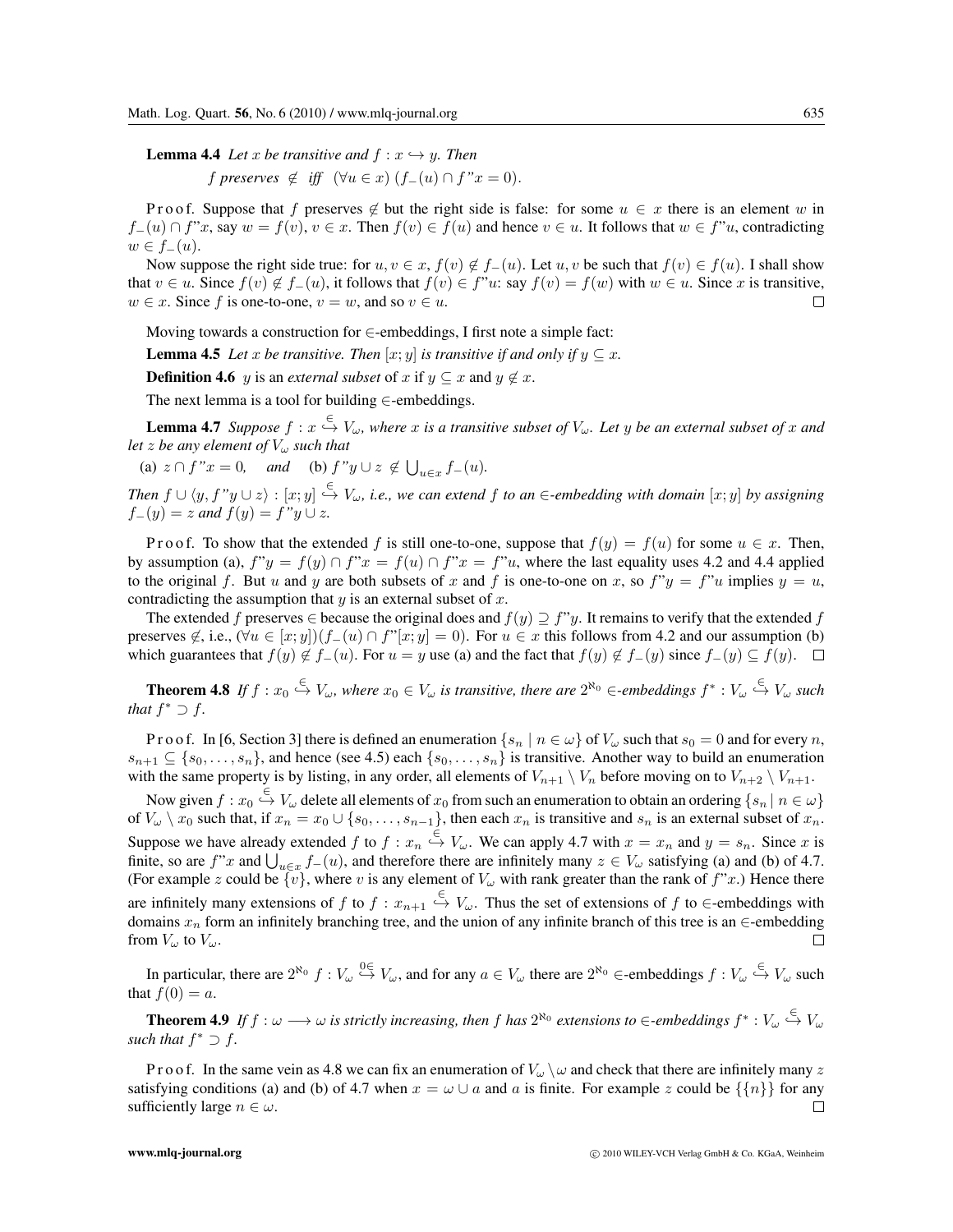## 5 An analogue of the Baire space

The proof of 4.8 has a topological content which will be expressed by generalizing the Baire space  $\mathcal N$  of functions from  $\omega$  to  $\omega$  as follows.

Let M be the set of all functions from  $V_\omega$  to  $V_\omega$ . The role played by finite *sequences* vis-à-vis the Baire space is here played by finite functions with transitive domain: let  $V^*_{\omega}$  be the set of hereditarily finite functions with transitive domains, so  $V^*_{\omega} \subset V_{\omega}$ . We assign to M the topology whose basis consists of all sets of form  $\mathcal{M}_s = \{f \in \mathcal{M} \mid s \subset f\}$  for  $s \in V^*_\omega$ : this is a basis for a topology because it is closed under finite intersections.

Adapting well-known approaches to  $\mathcal N$  (e.g. [4]), define a *quasi-tree* T to be a subset of  $V^*_{\omega}$  closed under subsets, i.e.,  $x \subseteq y \in T$  implies  $x \in T$ . T is *pruned* if every  $s \in T$  has a proper extension in T. A *bough* of a quasi-tree T is a function  $f \in \mathcal{M}$  such that  $(\forall x \in V_\omega)(x$  transitive  $\to f \restriction x \in T)$ , and  $[T]$  is the set of all boughs of T. Then the map  $T \mapsto [T]$  is a bijection between pruned quasi-trees and closed subsets of M, and the proof of 4.8 shows:

**Theorem 5.1** *The set of*  $\in$ *-embeddings from*  $V_{\omega}$  *to*  $V_{\omega}$  *is a closed subset of*  $M$ *.* In fact that proof shows that it's a perfect subset.

**Theorem 5.2**  $M$  *is homeomorphic to the Baire space*  $N$ *.* 

P r o o f. I call on a classical theorem:

**Theorem** (Alexandrov-Urysohn, [4, I.7.7])  $\mathcal N$  *is the unique, up to homeomorphism, non-empty Polish zerodimensional space for which all compact subsets have empty interior.*

The verification that  $M$  satisfies these conditions is a straightforward adaptation of the same verification for N. For a complete metric on M, define, when  $f \neq g$ ,  $d(f,g)=1/2^{\varrho}$ , where  $\varrho$  is the least rank of x such that  $f(x) \neq g(x)$ .

The basis for  $M$  given above is a countable basis of clopen sets, and  $M$  is easily seen to be Hausdorff, so that  $M$  is zero-dimensional. To verify that compact subsets of  $M$  have empty interiors, it suffices to show that if T is pruned, then |T| is compact if and only if T is finitely splitting, i.e., for every  $s \in T$  with domain x and every subset y of x, there are in T at most finitely many extensions of s to domain  $[x; y]$ .  $\Box$ 

Next I draw out further the topological content of the construction in 4.8.

**Definition 5.3** Suppose  $g: x \longrightarrow y$ , where x is transitive. Define  $g_+ : x \longrightarrow V$  by  $g_+(u) = g_+$ " $u \cup g(u)$ .

This is an ∈-inductive definition, and immediately  $g_+$  satisfies the condition of Lemma 4.2 for preserving  $\in$ :

**Lemma 5.4** *Suppose g has transitive domain. Then*  $g_+$  *preserves*  $\in$ *.* 

For  $a \in V_\omega$ , let a also denote the constant function (and element of M)  $x \mapsto a$ . Then the reader may verify that  $a_+$  as defined here agrees with  $a_+$  as defined earlier in 3.1. Also if  $g: V_\omega \longrightarrow V_\omega$ , then  $g_+ : V_\omega \longrightarrow V_\omega$ .

**Lemma 5.5** *Let* x *be transitive and*  $g: x \rightarrow y$ *. Suppose that* 

(1) 
$$
(\forall u \in x) (g(u) \cap g_{+} "x = 0).
$$

*Then*  $g_+$ :  $x \stackrel{\infty}{\hookrightarrow} g_+$ "*x* and  $g = (g_+)_-.$ 

P roof. By Lemmas 5.4 and 2.2, we only need to verify that  $g_+$  preserves  $\notin$ . But (1) says that  $\Box$  $g(u) = (g_{+})_{-}(u)$ , and so by Lemma 4.4  $g_{+}$  preserves  $\notin$ .

Furthermore, if h is an extension of g (with both domains transitive), then  $h_+$  extends  $g_+$ . So summing up:

**Proposition 5.6** *The function*  $f \mapsto f$  *is a homeomorphism between, on the one hand, the set of all*  $f: V_\omega \overset{\leftarrow}{\hookrightarrow} V_\omega$ , and, on the other hand, the set of functions  $g \in \mathcal{M}$  with the property (1). Its inverse is  $g \longmapsto g_+$ .

It should be noted, however, that when all functions from  $V_\omega$  to  $V_\omega$  are considered,  $g \mapsto g_+$  is not one-to-one.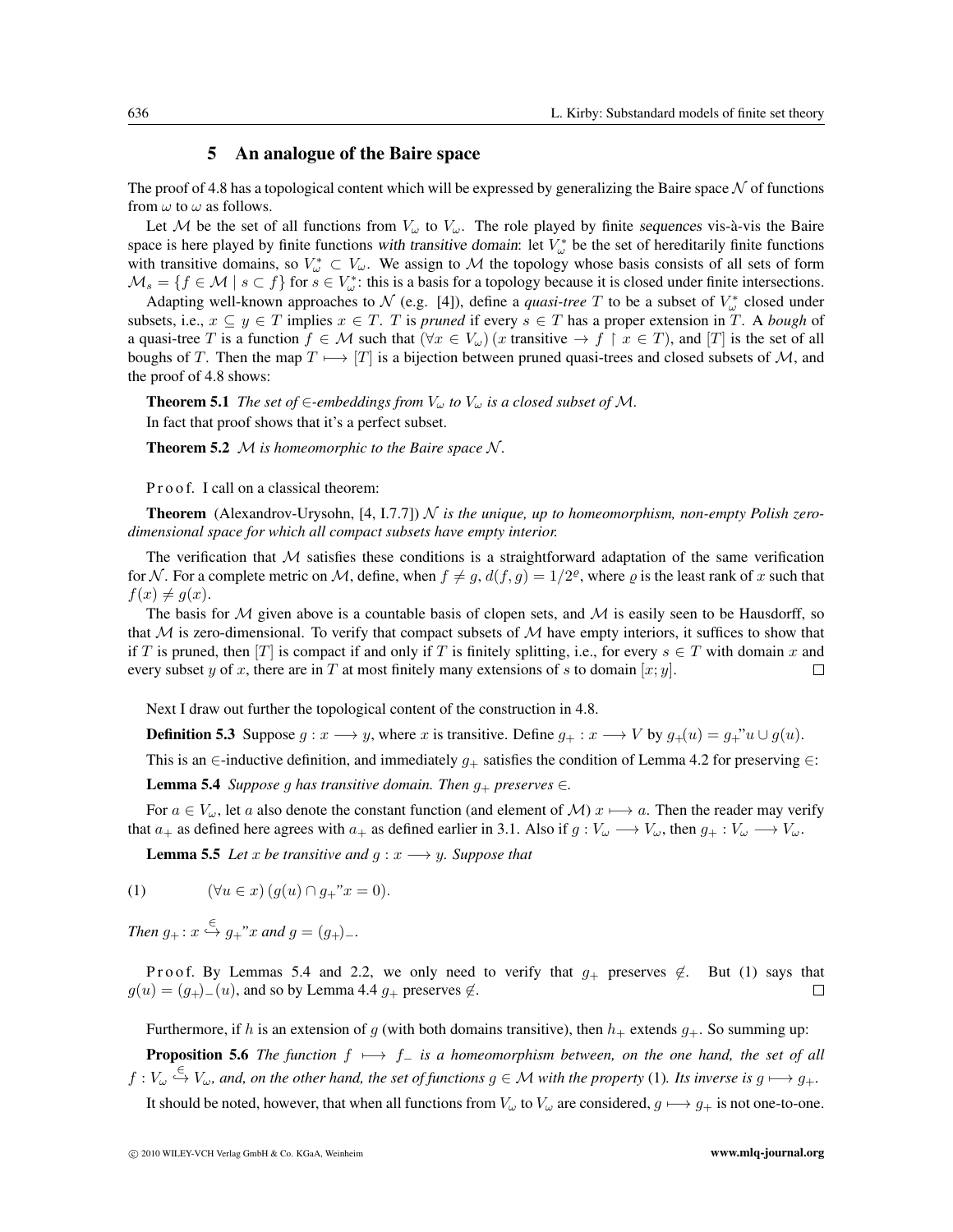## 6 <-embeddings

**Proposition 6.1** Let  $x, y \subseteq V_\omega$  with x transitive. If  $f : x \stackrel{\cdot}{\hookrightarrow} y$ , then  $f : x \stackrel{\leq}{\hookrightarrow} y$ .

P r o o f. Using 3.2, which applies to any  $f: x \longrightarrow V_\omega$  with x transitive, I show that  $a_+$  is a  $\lt$ -embedding. In  $[5, 3.6]$  it is shown that

(2) 
$$
z < a + y \Leftrightarrow z < a \lor (\exists v < y)(z = a + v).
$$

So  $a + x < a + y$  if and only if  $(\exists v < y)(a + x = a + v)$ , because  $a + x \nless a$  ([5, 3.3]). But  $a + x = a + v$  if  $\Box$ and only if  $x = v$  (i.e.,  $a_+ : V_\omega \hookrightarrow V_\omega$ ), so  $a + x < a + y$  if and only if  $x < y$ .

**Proposition 6.2** If f preserves  $\in$  and the domain of f is transitive, then f preserves  $\leq$ .

P r o o f. If  $u < v \in x$ , say  $u \in u_1 \in \cdots \in u_n \in v$ , then  $f(u) \in f(u_1) \in \cdots \in f(u_n) \in f(v)$ .  $\Box$ 

I shall need some other, related results about products from [5]:

**Lemma 6.3** *Let*  $b \neq 0$ *.* 

(i)  $b \cdot u = b \cdot v$  *implies*  $u = v$ . ([5, 4.8])

(ii)  $TC(b \cdot x) = \{b \cdot q + r \mid q < x \land r < b\}.$  ([5, 4.15])

(iii) *If*  $r < b$ ,  $s < b$ , and  $b \cdot x + r = b \cdot y + s$ , then  $x = y$  and  $r = s$ . ([5, 4.7])

Now 6.1 can be generalized:

**Proposition 6.4** If  $f(x) = a + b \cdot x$  with  $b \neq 0$ , then  $f: V_{\omega} \stackrel{\leq}{\hookrightarrow} V_{\omega}$ .

P r o o f. 6.1 deals with  $a_+$ , 6.3(i) says that  $x \mapsto b \cdot x$  is one-to-one, and 6.3(ii) implies that if  $u < v$  and  $b \neq 0$ , then  $b \cdot u < b \cdot v$ . So it remains to show that  $u < v$  assuming  $b \cdot u < b \cdot v$ . By 6.3(ii), if  $b \cdot u < b \cdot v$ , then  $b \cdot u = b \cdot q + r$  for some  $q < v$  and  $r < b$ . By 6.3(iii),  $u = q$ .  $\Box$ 

Proposition 6.2 can't be strengthened to an implication between  $\in$ -embeddings and  $\leq$ -embeddings:

**Example 6.5** Neither of  $f: V_\omega \overset{\in}{\hookrightarrow} V_\omega$  and  $f: V_\omega \overset{\le}{\hookrightarrow} V_\omega$  implies the other.

P r o o f. Suppose  $b \neq 0$  and  $0 \notin b$ . By 4.1 and 6.4,  $x \mapsto b \cdot x$  is a  $\lt$ -embedding which is not an  $\in$ -embedding. I next give an example of an embedding f such that  $f: V_\omega \stackrel{\in}{\hookrightarrow} V_\omega$  but not  $f: V_\omega \stackrel{\le}{\hookrightarrow} V_\omega$ . Recall that  $V_3 = \{0, 1, \{1\}, 2\}$ . In the notation of Lemma 4.7, let  $x = \{0, 1, \{1\}\}\$ and let  $f: x \stackrel{\leftarrow}{\rightarrow} V_\omega$  be the identity embedding, with  $y = 2$  and  $z = \{\{\{1\}\}\}\.$  Verifying that  $z \cap f''x = 0$  and  $f_-(u) = 0$  for  $u \in x$ , 4.7 says that we can extend f to  $f: V_3 \stackrel{\epsilon}{\hookrightarrow} V_\omega$  with  $f(2) = \{0, 1, \{\{1\}\}\}\.$  Since  $f(\{1\}) < f(2)$  but  $\{1\} \nless 2$ , f does not preserve  $\nless$ . Use 4.8 to extend f to domain  $V_{\omega}$ .  $\Box$ 

**Lemma 6.6** Let x be transitive and  $f: x \hookrightarrow y$ . Then

f *preserves*  $\langle$  *iff*  $(\forall u \in x)$   $(TC(f(u)) \supseteq f''TC(u)).$ 

**Definition 6.7** If f is a function, define  $\hat{f}(u) =_{df} \text{TC}(f(u)) \setminus f''\text{TC}(u)$ .

**Lemma 6.8** *Let*  $f: x \hookrightarrow y$ *. Then* 

f preserves 
$$
\nless
$$
 iff  $(\forall u \in x) (\hat{f}(u) \cap f"x = 0).$ 

P r o o f. Suppose that f preserves  $\neq$  but for some u and v in  $x, f(v) \in \hat{f}(u)$ . Then, since  $\hat{f}(u) \subseteq TC(f(u))$ , it follows that  $f(v) < f(u)$ , hence  $v < u$  so  $f(v) \in f^{\prime\prime}TC(u)$ , contradicting the definition of  $\hat{f}$ .

Conversely, assume the right side true and  $f(v) < f(u)$ . Since  $f(v) \notin \hat{f}(u)$  we must have  $f(v) \in f^{\prime}TC(u)$ . As in the proof of 4.4, because f is one-to-one we can deduce that  $v \in TC(u)$ , i.e.,  $v < u$ .  $\Box$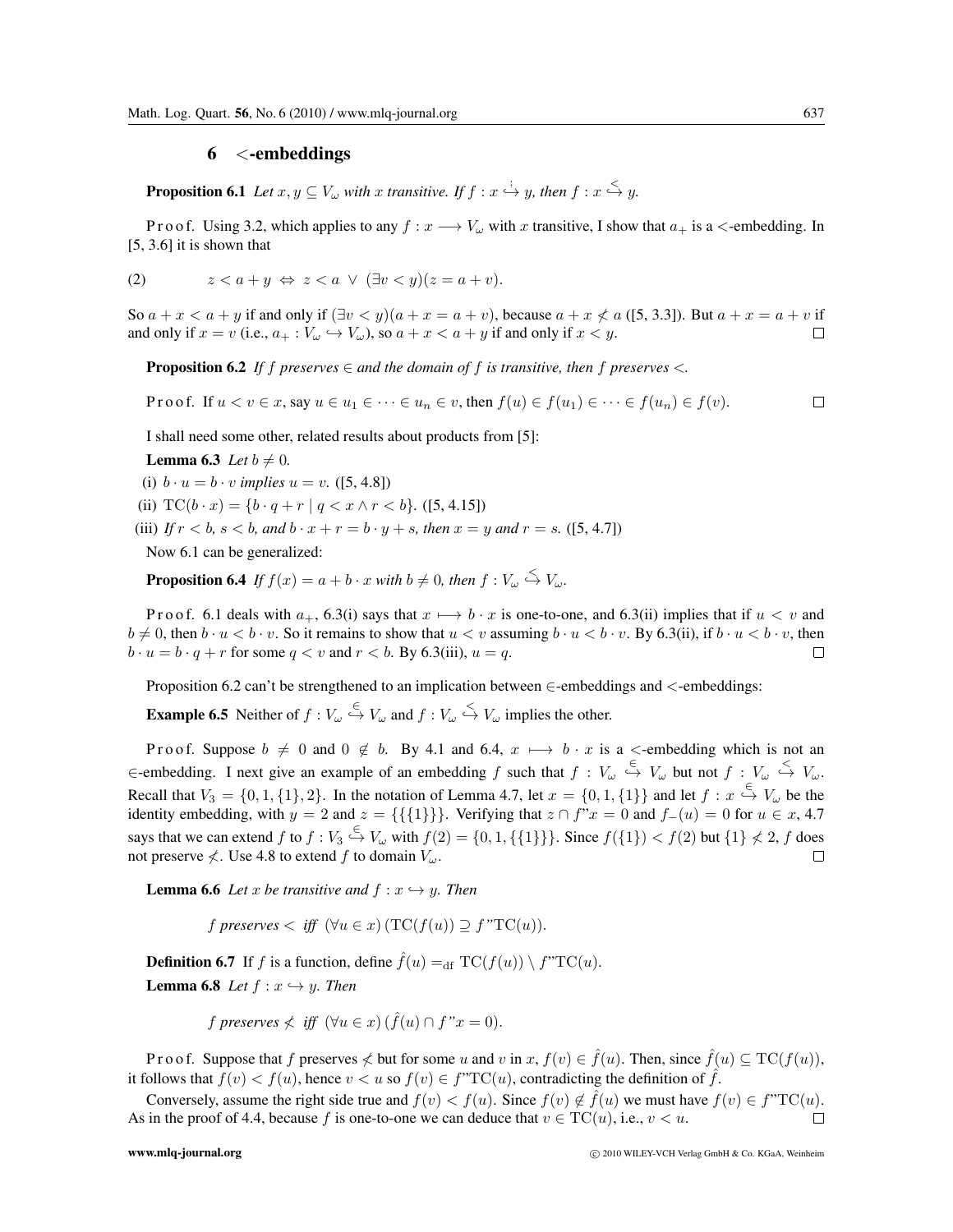# 7 ⊂-embeddings

The subset relation is another generalization of the order relation on  $\omega$  to  $V_{\omega}$ . The definitions of addition and multiplication quite easily yield:

**Proposition 7.1** If  $f(x) = a + b \cdot x$  and  $b \neq 0$ , then  $f: V_{\omega} \overset{\subset}{\hookrightarrow} V_{\omega}$ .<sup>8)</sup>

So  $f: V_\omega \stackrel{i}{\hookrightarrow} V_\omega$  implies  $f: V_\omega \stackrel{\subset}{\hookrightarrow} V_\omega$ , but once again there is only a limited logical connection between ∈-embeddings and ⊂-embeddings:

**Proposition 7.2** If  $f: x \stackrel{\infty}{\hookrightarrow} y$  and  $x$  is transitive, then  $f$  preserves  $\notsubset$ .

Proof. If 
$$
f(u) \subseteq f(v)
$$
 and  $z \in u$ , then  $f(z) \in f(u)$ , so  $f(z) \in f(v)$ , so  $z \in v$ .

**Example 7.3** Neither of  $f: V_\omega \overset{\leftarrow}{\hookrightarrow} V_\omega$  and  $f: V_\omega \overset{\leftarrow}{\hookrightarrow} V_\omega$  implies the other.

P r o o f. By 4.1 and 7.1 the function  $x \mapsto a + b \cdot x$ ,  $0 \notin b \neq 0$  of Example 6.5 is a  $\subset$ -embedding which is not an ∈-embedding. And here is an ∈-embedding which is not a ⊂-embedding. Using Lemma 4.7, extend the identity embedding  $f: 3 \stackrel{\leftarrow}{\hookrightarrow} V_\omega$  to  $f: V_3 \stackrel{\leftarrow}{\hookrightarrow} V_\omega$  by assigning  $f({1}) = {1, \{\{1\}\}\}\}\$ , i.e. in the notation of 4.7,  $z = \{\{\{1\}\}\}\$ .  $f$  does not preserve  $\subset$  because  $f(\{1\}) \not\subset f(2)$ . Use 4.8 to extend  $f$  to domain  $V_{\omega}$ .

Another example of a ⊂-embedding is  $\lambda_a : V_\omega \overset{\leftarrow}{\hookrightarrow} V_\omega$  (see Definition 2.3), which is neither an ∈-embedding nor a  $\lt$ -embedding unless  $a = 0$ .

Theorem 8.9 will show (rather more than) that  $V_{\alpha}$  has  $2^{\aleph_0}$  ⊂-embeddings.

### 8 Comparing languages

The main job of this section will be to establish some basic results linking S-embeddings for different choices of S, and apply them to some set-theoretic languages. But I begin by filling in some details about preservation, which was defined in Definition 2.1 only for relations. What about preserving a function?

Suppose  $f \in \mathcal{M}$ , and suppose G is an n-ary function symbol with a given interpretation on  $V_\omega$ . Let  $\Gamma(G)$ denote the graph of G. Set-theoretically  $G^{V_\omega}$  and  $\Gamma(G)^{V_\omega}$  are the same subset of  $V_\omega^{n+1}$ , but linguistically  $\Gamma(G)$ is a relation symbol instead of a function symbol.

Say that f *preserves* G if and only if f preserves  $\Gamma(G)$ , i.e., f and G commute:

$$
f(G(x_1,\ldots,x_n))=G(f(x_1),\ldots,f(x_n)).
$$

So  $f: V_\omega \overset{G}{\hookrightarrow} V_\omega$  if and only if  $f$  preserves  $G$  and  $f$  is one-to-one. Also say that  $f$  *preserves*  $\neg G$  if and only if  $f$ preserves  $\neg \Gamma(G)$ , i.e., if and only if  $G(f(x_1),...,f(x_n)) = f(y)$  implies that  $G(x_1,...,x_n) = y$ .

This is sometimes redundant:

**Proposition 8.1** If  $f: V_\omega \overset{G}{\hookrightarrow} V_\omega$ , then  $f$  preserves  $\neg G$ .

Proof. If  $G(f(x_1),...,f(x_n)) = f(y)$ , then, since f preserves  $G, f(G(x_1,...,x_n)) = f(y)$ . But f is one-to-one.  $\Box$ 

**Proposition 8.2** If f preserves G and f preserves  $\neg G$ , then  $f \restriction (G^n V_\omega^n)$  is one-to-one.

P r o o f. Suppose  $f(G(x_1,...,x_n)) = f(y)$ . Since f preserves G, it follows that  $G(f(x_1),...,f(x_n)) = f(y)$ . Since f preserves  $\neg G, G(x_1, \ldots, x_n) = y$ .

Corollary 8.3 *Suppose* f *preserves adjunction. Then*

f preserves 
$$
\neg
$$
; iff f is one-to-one iff  $f: V_{\omega} \stackrel{i}{\hookrightarrow} V_{\omega}$ .

P r o o f. The special case of  $f(0)$  left out of 8.2 is easily dealt with.

<sup>8)</sup> Once again, Garcia [2] stated in effect part of this, namely that f preserves  $\subset$ .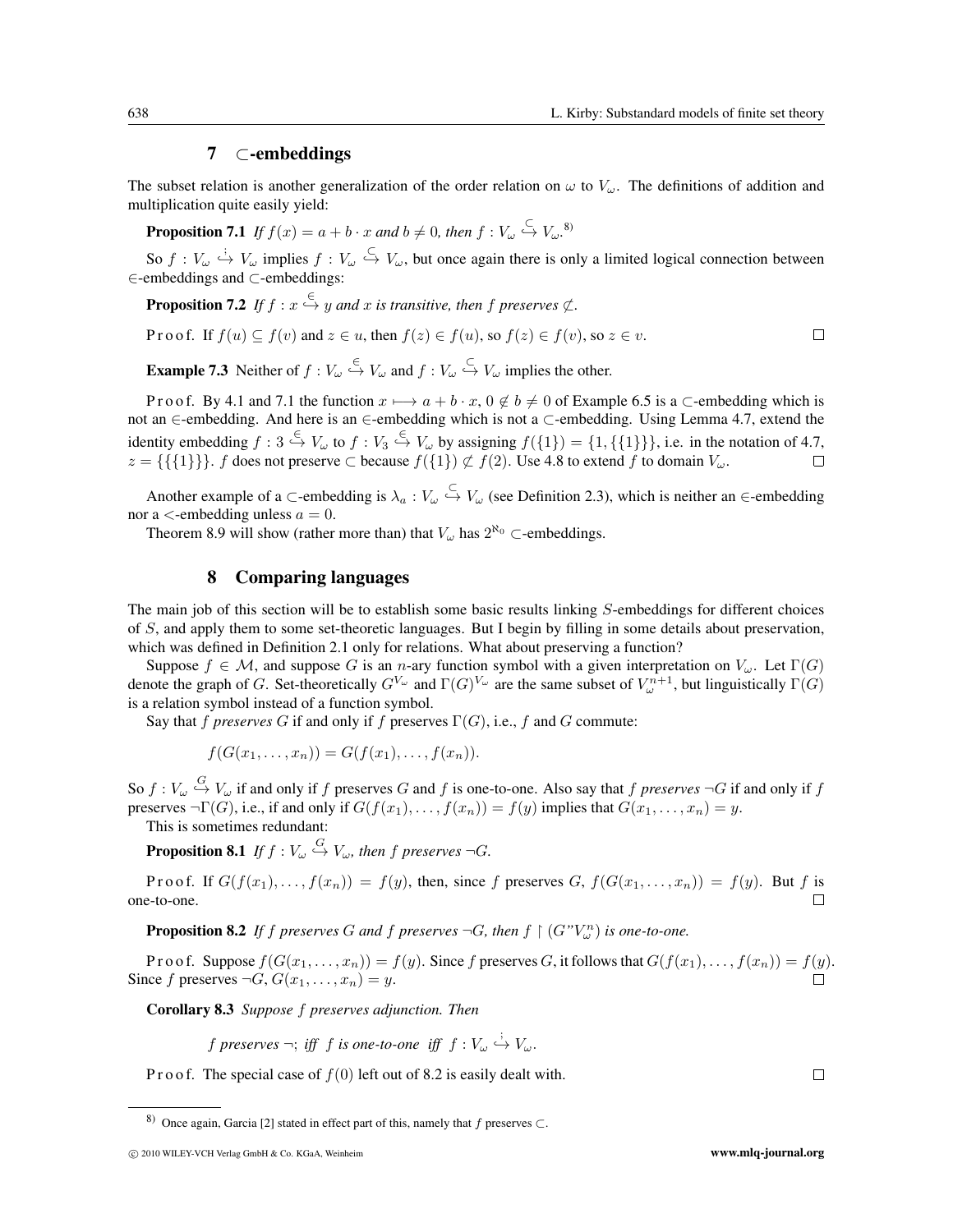Next I make precise some arguments, already used implicitly in special cases, along the lines that if  $f$  is an S-embedding and T is another language whose symbols<sup>9</sup> are simply defined in  $\mathfrak{L}(S)$ , then f is a T-embedding.

**Definition 8.4** Suppose  $\mathfrak{L}(S)$  and  $\mathfrak{L}(T)$  are languages. I shall say that T is QF-definable from S if

(i) for every relation symbol R in T,  $R^{(V_\omega,T)}$  is definable in  $\langle V_\omega, S \rangle$  by a quantifier-free formula of  $\mathfrak{L}(S)$ ,

(ii) for every function symbol F in T, the graph of  $F^{(V_\omega,T)}$  is definable in  $\langle V_\omega, S \rangle$  by a quantifier-free formula of  $\mathfrak{L}(S)$ , and

(iii) for every constant symbol C of T,  $C^{(V_\omega,T)}$  is named in  $\langle V_\omega, S \rangle$  by a closed term of  $\mathfrak{L}(S)$ .

Proposition 8.5 *If* T *is QF-definable from* S*, then every* S*-embedding is a* T*-embedding.*

P r o o f. If R is a relation symbol in T defined by the quantifier-free  $\varphi$ , and f is an S-embedding, then (cf. the remark after Lemma 2.2):

$$
\langle V_{\omega}, T \rangle \models R(\vec{x}) \Leftrightarrow \langle V_{\omega}, S \rangle \models \varphi(\vec{x}) \Leftrightarrow \langle V_{\omega}, S \rangle \models \varphi(f(\vec{x})) \Leftrightarrow \langle V_{\omega}, T \rangle \models R(f(\vec{x})).
$$

Function and constant symbols are dealt with similarly.

One corollary is Proposition 3.4, because  $x \in y$  is definable by the formula  $[y; x] = x$ . 8.5 was also implicitly used earlier (e.g. 7.2) when I rather casually identified <-embeddings with ≤-embeddings and ⊂-embeddings with ⊆-embeddings. Here is another corollary:

Proposition 8.6 *Every* ∪*-embedding is a* ⊂*-embedding. Likewise, every* ∩*-embedding is a* ⊂*-embedding.*

P r o o f.  $x \subset y$  if and only if  $x \cup y = y \land x \neq y$ . Similarly for  $\cap$ .

It is straightforward to verify that if  $b \neq 0$ , then  $x \mapsto a + b \cdot x : V_\omega \stackrel{\cup \sqcap}{\hookrightarrow} V_\omega$ , in fact that  $x \mapsto a + b \cdot x$  also preserves the *unary* operators  $\bigcup$  and  $\bigcap$ .

I use  $\{\}$  to denote the singleton function  $x \mapsto \{x\}.$ 

**Proposition 8.7** *The only*  $f : V_\omega \longrightarrow V_\omega$  *which is both a* ∪*-embedding and a*  $\}$ *-embedding is the identity.* 

Proof. Suppose  $f: V_\omega \stackrel{\cup \{\}}{\rightarrow} V_\omega$ . By 8.5 f is an ;-embedding, since  $[x; y] = x \cup \{y\}$ . So by 3.2 f is  $a_+$  for some a. But it is easy to see that  $a_+$  is not a {}-embedding unless  $a = 0$ .  $\Box$ 

So you can't hope to preserve everything in a non-trivial embedding, just as we saw earlier that there are no  $f: V_\omega \stackrel{0}{\hookrightarrow} V_\omega$  other than the identity. But some combinations of symbols are more fruitful.

**Proposition 8.8** If  $f: V_\omega \stackrel{\subset \{ \}}{\hookrightarrow} V_\omega$ , then  $f: V_\omega \stackrel{0 \in}{\hookrightarrow} V_\omega$ .

P r o o f.  $x \in y$  if and only if  $\{x\} \subseteq y$ . To show that  $f(0) = 0$ , suppose  $f(0) = a$  and pick any  $b \in V_\omega$ . Since  $0 \subset \{b\}$ , it follows that  $a \subset f(\{b\}) = \{f(b)\}\$ which implies that  $a = 0$ .  $\Box$ 

In contrast to 8.7, there are many  $f: V_\omega \stackrel{\subset \{ \}}{\hookrightarrow} V_\omega$ :

**Theorem 8.9** *There are*  $2^{\aleph_0} f : V_\omega \overset{\hookleftarrow}{\hookrightarrow} V_\omega$ .

P r o o f. Modify the construction in the proof of 4.8. Let  $\{s_0 = 0, s_1, s_2, \dots\}$  be an enumeration of  $V_\omega$  such that, as before,  $s_n \subseteq x_n = \{s_0, \ldots, s_{n-1}\}\$ , but now with the following additional property: if  $u \subset v$ , then u occurs before  $v$  in the enumeration. This is easy to arrange.

$$
\mathcal{L}_{\mathcal{L}_{\mathcal{L}}}
$$

 $\Box$ 

<sup>9)</sup> Or rather the interpretations of the symbols of T on  $V_\omega$ .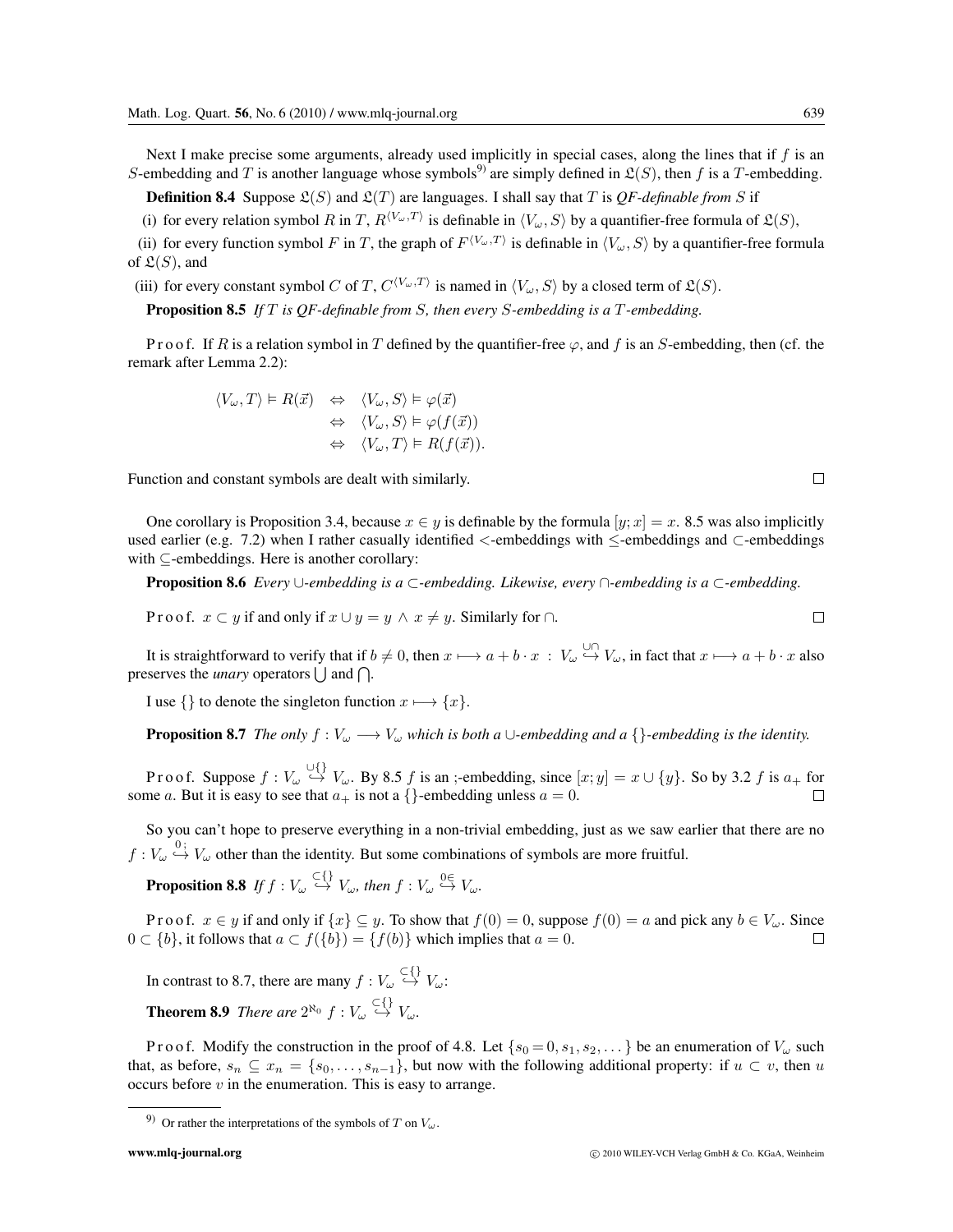Start with  $f(0) = 0$  and suppose, inductively on  $n > 0$ , that we have constructed  $f: x_n \longrightarrow V_\omega$  satisfying the following six conditions for each  $k < n$ :

(a)  $f_-(s_k) ∩ f"x_k = 0$ , (b)  $f(s_k) \notin \bigcup_{i \leq k} f_{-}(s_i)$ , (c)  $f(s_k) \supseteq f''(s_k)$ , (d)  $f_-(s_k)$  ⊃  $f_-(s_j)$  for each non-empty  $s_j \subset s_k$ , (e) no element of  $f_-(s_k)$  is a singleton, and (f) if  $s_k$  is a singleton, then  $f_-(s_k)=0$ .

The first two conditions are essentially (a) and (b) of Lemma 4.7, and allow us to prove, by an induction on  $k < n$ using 4.7, that  $f: x_n \stackrel{\in}{\hookrightarrow} V_\omega$ . It follows by Proposition 7.2 that f preserves  $\notsubset$ .

If  $s_i \text{ }\subset s_k$  and  $s_j$  is non-empty, then  $j < k$  and from (c) and (d) at stage k we see that  $f(s_j) \subset f(s_k)$ . And since f is one-to-one,  $0 = f(0) \subset f(s_k)$  for  $k > 0$ . So f also preserves  $\subset$ . Thus  $f: x_n \overset{\subset}{\hookrightarrow} V_\omega$ .

Since  $x_n$  is finite it is not closed under the singleton operator so it wouldn't be correct to call it a structure for  $\mathfrak{L}({})$ . This means that f can't (at this stage) be described as a  $\{\}$ -embedding, but we have the next best thing:

(†) For any  $k < n$ , if  $s_k$  is a singleton, then  $s_k = \{s_i\}$  for some  $i < k$ , and by (c) and (f) at stage k and by (c) and (f) at stage k we have  $f(s_k) = \{f(s_i)\}.$ 

Now I show how to extend f to domain  $x_{n+1}$  satisfying (a) – (f) with  $k = n$ , by assigning a value to  $f(s_n)$ . When  $s_n$  is a singleton, say  $s_n = \{s_i\}, i < n$ , then to satisfy (c) and (f) we are obliged to make  $f_-(s_n)=0$ and  $f(s_n) = \{f(s_i)\}\.$  This means that  $f(s_n)$  is not an element of  $f_-(s_i)$  for any  $j < n$  since we assured (e) at stage  $j$ . Thus (b) holds for the extended function. The other conditions are satisfied trivially.

When  $s_n$  is not a singleton, I claim that there are infinitely many choices for  $f(s_n)$  satisfying (a) – (f) with  $k = n$ . Specifically, let

$$
z = \bigcup \{ f_-(s_j) \mid s_j \subset s_n \} \cup \{ \{v, v+1\} \},\
$$

where v is any element of  $V_\omega$  of larger rank than  $f''x_n$ . My claim is that  $f(s_n) = z \cup f''s_n$  will do.

Applying Lemma 4.4 to  $f: x_n \overset{\epsilon}{\hookrightarrow} V_\omega$ , we see that

$$
(\ddag) \qquad \text{for any } i < n \text{ and } s_j \subset s_n, \, f(s_i) \notin f_-(s_j).
$$

Hence in particular  $z \cap f$ " $s_n = 0$ , i.e.,  $f_-(s_n) = z$ . With this established,  $(\frac{1}{k})$  also tells us that (a) holds with  $k = n$ . Conditions (b) – (f) are now easily verified.

We now have a tree of partial embeddings  $f: x_n \stackrel{\in\subset}{\to} V_\omega$  which is infinitely branching at non-singleton stages, and each satisfies (†), so the union of any branch gives an embedding  $f^* : V_\omega \overset{\subset \{ \}}{\rightarrow} V_\omega$ .  $\Box$ 

Definition 8.10 Say that T is ∀*-definable* from S if and only if the three clauses of Definition 8.4 hold with "quantifier-free" replaced by "universal". Likewise for ∃*-definable* use "existential".

Note that we are not using bounded quantifiers. The next Proposition is really just a form of the preservation of universal formulæ by submodels in basic model theory:

#### Proposition 8.11

(i) If T is  $\forall$ -definable from S and  $f: V_\omega \stackrel{S}{\hookrightarrow} V_\omega$ , then f preserves  $\neg T$ .

(ii) If T is  $\exists$ -definable from S and  $f: V_\omega \overset{S}{\hookrightarrow} V_\omega$ , then f preserves T.

P r o o f. Suppose the relation  $R(\vec{x})$  is defined by  $\forall \vec{z} \varphi(\vec{z}, \vec{x})$ , where  $\varphi$  is a quantifier-free formula of  $\mathfrak{L}(S)$ . Then

$$
\langle V_{\omega}, R \rangle \vDash R(f(\vec{x})) \Leftrightarrow \langle V_{\omega}, S \rangle \vDash \forall \vec{z} \varphi(\vec{z}, f(\vec{x}))
$$
  
\n
$$
\Rightarrow \text{ for all } \vec{z} \in V_{\omega}, \langle V_{\omega}, S \rangle \vDash \varphi(f(\vec{z}), f(\vec{x}))
$$
  
\n
$$
\Leftrightarrow \langle V_{\omega}, S \rangle \vDash \forall \vec{z} \varphi(\vec{z}, \vec{x})
$$
  
\n
$$
\Leftrightarrow \langle V_{\omega}, R \rangle \vDash R(\vec{x}).
$$

Similarly for functions and constants and for (ii).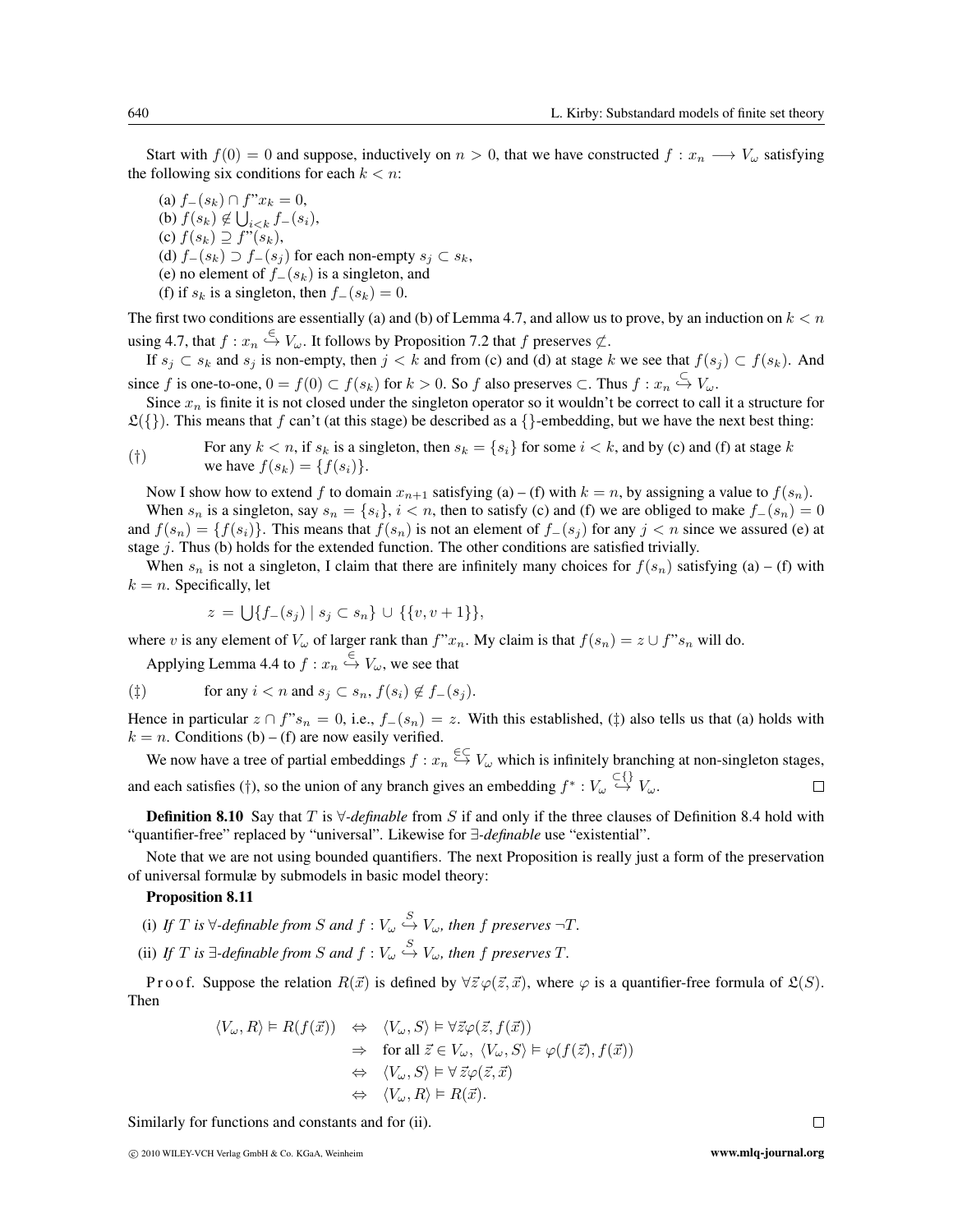A corollary of Proposition 8.11 is Proposition 7.2. There will be another in the next section. I conclude this section by applying its results to TC-embeddings.

Proposition 8.12

(i) If  $f: V_\omega \stackrel{\in \text{TC}}{\hookrightarrow} V_\omega$ , then  $f: V_\omega \stackrel{\lt}{\hookrightarrow} V_\omega$ . (ii) If  $f: V_\omega \overset{\in <}{\hookrightarrow} V_\omega$ , then  $f$  preserves  $\neg TC$ .

P r o o f. (i) < is QF-definable from  $\in$  and TC, and (ii)  $y = TC(x)$  if and only if  $\forall z(z \leq x \Leftrightarrow z \in y)$ .  $\Box$ 

#### Proposition 8.13

(i)  $a_+$  *is a* TC-embedding if and only if a *is transitive*.

(ii)  $x \mapsto b \cdot x$  *is a* TC-embedding if and only if *b is transitive and*  $b \neq 0$ *.* 

P r o o f.

(i) In [5] it is shown that  $TC(a + x) = TC(a) \cup \lambda_a (TC(x))$  (cf. (2) above), and this union is a disjoint union by virtue of 2.4(iv). But  $a + \text{TC}(x) = a \cup \lambda_a(\text{TC}(x))$ , so the two are equal if and only if  $a = \text{TC}(a)$ .

(ii) Compare 6.3(ii) with  $b \cdot TC(x) = \{b \cdot q + r \mid q < x \land r \in b\}.$ 

This furnishes examples (when a or b is not transitive) to show that not all  $\in$ - and  $\lt$ -embeddings are TCembeddings.

As an example of a function which is a TC-embedding but not an  $\in$ -embedding nor a  $\lt$ -embedding, consider  $f(x) = TC(x) + x$ . To show that this f preserves TC, verify that  $TC(f(x)) = f(TC(x)) = TC(x) + TC(x)$ . To verify that  $f$  is one-to-one, suppose

$$
(3) \tTC(x) + x = TC(y) + y.
$$

By 2.4(iii), for some r,  $TC(x) + r = TC(y)$  (or vice versa). Then by left cancellation  $r + y = x$ , and so  $TC(r + y) + r = TC(y)$ . It follows that  $\lambda_r(TC(y)) \subseteq TC(y)$  ((2) again) and hence (since y is finite) that  $r = 0$ . Hence  $TC(x) = TC(y)$ , and by left cancellation from (3),  $x = y$ .

## 9 Arithmetical embeddings

What embeddings preserve  $+$ ,  $\cdot$  or  $\lhd$  (see Definition 2.3)? Here I mention just a few elementary facts. It follows from [5, 4.9] that, in the present notation:

**Proposition 9.1** *Let*  $0 \neq b \in V_\omega$ *. Then the function*  $x \mapsto b \cdot x$  *is a* +*-embedding.* 

With help from a related result, [5, 4.3(iv)], we can show that  $x \mapsto b \cdot x$  is also a  $\lambda$ -embedding, where  $\lambda$  is the *binary* lift function  $\langle x, y \rangle \mapsto \lambda_x(y)$ .

Since  $\lhd$  is existentially defined from  $+$ , we have this corollary of 8.11:

**Proposition 9.2** *Any* +-embedding preserves  $\triangleleft$ .

On  $\omega$ , the only +-embeddings are those given by 9.1. But  $V_{\omega}$  admits many more +-embeddings, in fact by 2.4(ii) it has  $2^{\aleph_0}$  +-*automorphisms*: for let AI be the set of additively irreducible elements of  $V_\omega$ . Then any permutation  $\pi$  of AI induces a +-embedding of  $V_\omega$  onto itself by  $a_1 + \cdots + a_n \mapsto \pi(a_1) + \cdots + \pi(a_n)$ .

Do other results about arithmetical embeddings on  $\omega$  fail on  $V_{\omega}$ ? For instance, is there a non-trivial  $f \in \mathcal{M}$ which is both a +-embedding and a  $\cdot$ -embedding?  $\omega$  has  $2^{\aleph_0}$   $\cdot$ -automorphisms obtained by permuting the primes. What about  $V_{\omega}$ ?

For an example of a  $\triangleleft$ -embedding which is not a +-embedding, consider  $a_+$  with  $a \neq 0$ . For an example of a +-embedding which is not a  $\triangleleft$ -embedding, note that (by 2.4(ii) again) any +-embedding is determined by its action on AI, and define a +-embedding f by  $f(1) = \{1\}$ ,  $f(\{1\}) = \{1\} + 1$ , and  $f(a) = a$  for every other element a of AI, checking that f is one-to-one. But f does not preserve  $\neg \triangleleft$  because  $f(1) \triangleleft f({1})$ . This example also shows that you can't improve 8.11(ii) by demanding that  $f: V_\omega \stackrel{T}{\hookrightarrow} V_\omega$ .